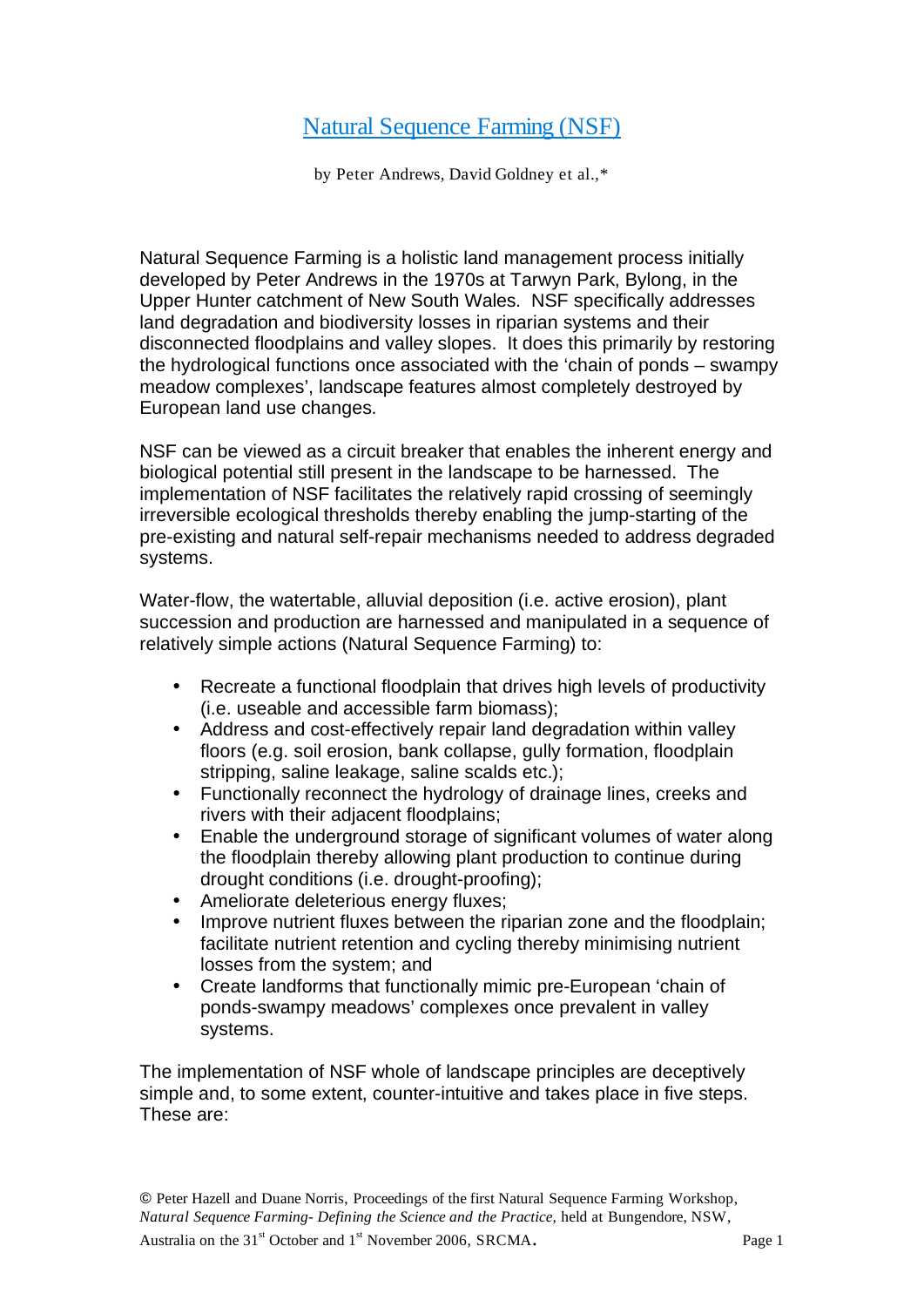- Re-conceptualising how pre-European Australian valley systems operated based primarily on an understanding of whole of valley poolriffle effects and the chain of ponds – swampy meadow complex;
- **Physically intervening in the floodplain to create:** 
	- (1) Appropriate small scale, leaky structures in the stream bed to slow down water flow and to facilitate water recharge in the floodplain, thereby mimicking the 'dam structures' created by perennial swamp plants such as sedges, rushes, cumbungi and phragmites in the pre-European 'chain of ponds-swampy meadows complexes';
	- (2) One or more additional stream paths over the floodplain running approximately parallel with and within the valley floor to simulate pre-European multi-channelled floodplains, thereby enabling water to be redistributed across the floodplain to the 'break of slope' of the valley floor, and thereby raising the water table across the whole of the valley floor (Yes raising the water table!);
- Harnessing natural freshes or flooding (minor or major) to initiate the processes of sedimentation and plant succession across the floodplain, above and below the leaky structure(s);
- Adaptively managing the process to achieve the stated goals, and to fine-tune structures, assess sediment build up and biomass production, check piezometer levels where appropriate to assess the volume and dynamics of stored water in the floodplain, check salinity levels where appropriate, manipulate vegetation, promote plant succession through animal influences and impact as well as targeted replanting and/or removal); and
- **Harvesting productivity through cropping, haymaking, grazing and** encouraging appropriate wildlife, the latter two activities facilitating nutrient reallocation across the valley from riparian zone to valley tops.

Once understood, the underlying principles and the implementation of NSF, whilst very simple to understand and cost effective to introduce, could, if implemented without the appropriate knowledge and training, lead to unwanted outcomes and the exacerbation of land degradation. Furthermore because the NSF process harnesses and manipulates water in the riparian zone there are legal and statutory obligations that may need to be met.

In the presentation, we will also outline the claims that are made about the benefits of adopting NSF, the science and credibility underlying NSF principles and practice, the transferability of the process across the Australian landscape, and briefly describe four case histories where NSF has been implemented.